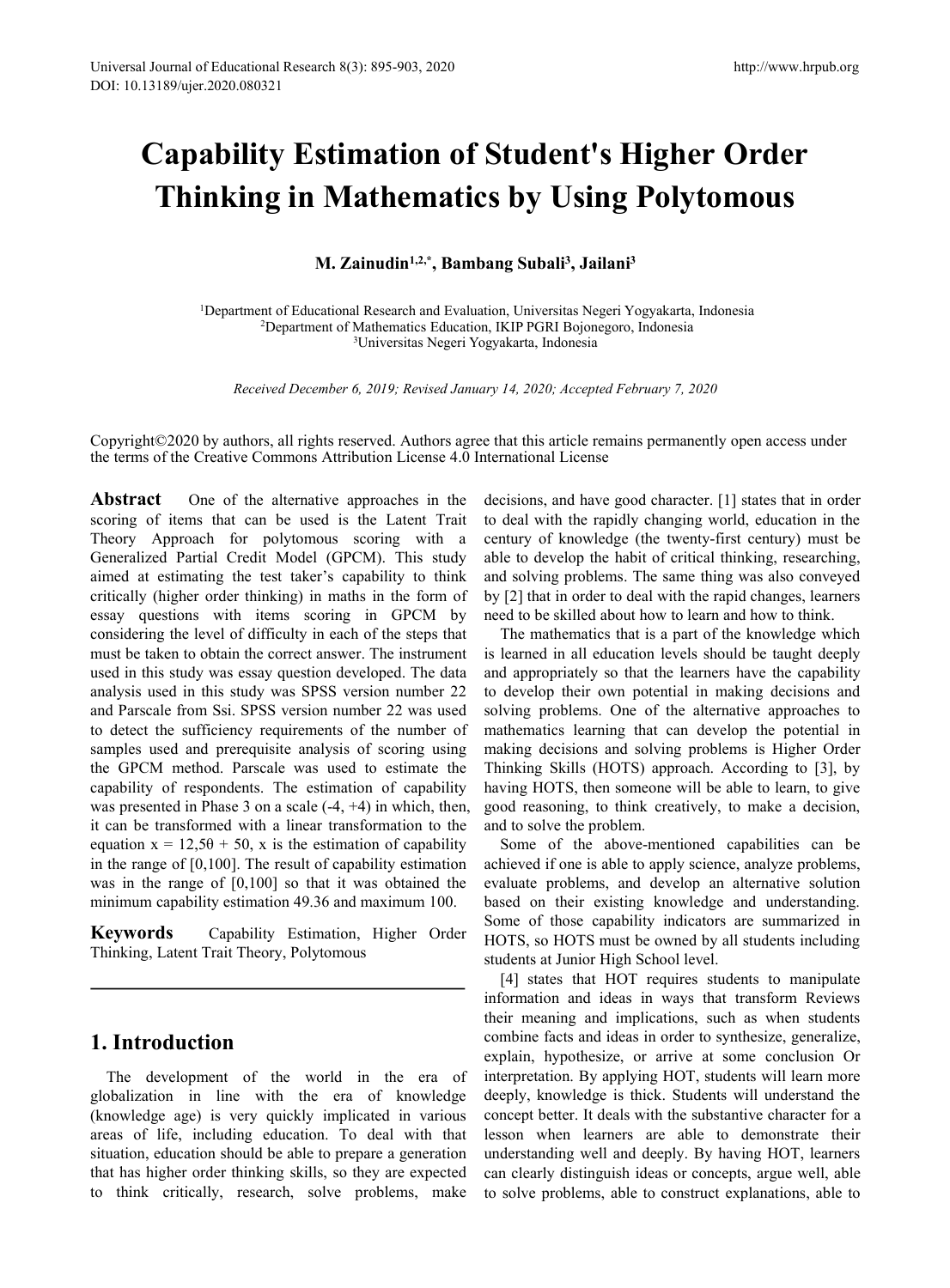formulate a hypothesis and understand complex things become clearer. [5] suggest that HOT can be learned, HOT can be taught to students, with HOT the skills and the character of learners can be improved.

Thinking means using such analytical, creative, practical, and intelligence skills in everyday life. Higher order thinking skills such as metacognitive are part of high-order thinking. [6] state that HOT means the capacity to go beyond the information given, to adapt metacognitive awareness and to solve problems.

One of the HOT-based instruments in the question is used in the Program for International Students Assessment (PISA). According to [7] who classifies the level of questions on the PISA with the level of thought according to Bloom, found that the level of 4 (four) to level 6 (six) questions on PISA are categorized into Higher Order Thinking, while level 1 (one) to level 3 (three) are categorized as Low Order Thinking. McMahon in [7] states that the Higher Order Thinking process is an integration of critical thinking processes and creative thinking processes. Based on [8], he argues that only 0.1 percent of students who are able to solve the problem until the fifth and the sixth levels. It means that the capability of Higher Order Thinking Skill of Indonesian students is still low, it also means that the critical thinking skills of Indonesian students still need to be optimized.

[8] argues that familiarizing HOT-based assignment to junior high school students to develop high-level thinking potential is needed. One of the HOT-based problems of mathematics can be arranged in the form of an essay.

Scoring on the item in the form of an essay can be done by looking at the stages of test takers in solving the problem. In the classical test theory approach, the calculation of the score is done by summing the overall score obtained by the students. This approach is not necessarily appropriate because the level of difficulty of each step is not taken into account. In addition, the probability of correct answer given by the students based on a particular response is unpredictable [9]. Therefore, alternative approaches are needed, including using Latent Trait Theory (LTT) for polytomous scoring, one of them is by using the generalized partial credit model (GPCM) which is an extension of the Partial Credit Model (PCM)  $[10]$ .

In the early development of Latent Trait Theory (LTT) for polytomous scoring, the well-known model is the extension of *Rasch Model* which is called as the Partial Credit Model (PCM). PCM is a schematic model of polytomous which is an extension of *Rasch Model* on dichotomous data. The assumption on PCM that each item has the same discriminating power. The PCM has a similarity to the Graded Response Model (GRM) on the scored item in the gradual category, but the index of difficulty in each step does not need to be sorted, a step can be more difficult than the next step.

[11] state that the assumption must be met in the GPCM method is a single dimension (unidimensional) and local independence. The assumption of a single dimension can be checked through root characteristics in the factor analysis, calculating the ratio between the first and second roots. If the ratio is high, then the model is unidimensional. Local independence is the response of the test takers to an item not related to any other item in the test. The IRT frees the test takers and the items of interdependence so that the difficulty level of the item is no longer dependent on the capability of the test takers, the capability of the test takers no longer depends on the difficulty of the item.

GPCM is formulated on the assumption that every probability of choosing the k-category beyond the (k-1) category is built by the dichotomy model.  $P_{ik}$  is a special probability of choosing the k-th category of  $m<sub>i</sub> +1$ category. The probability relationship is correctly answered for each capability  $\theta$  presented in the Categorical Response Function (CRF) graph [14].

This study was conducted to estimate the capability of high-order thinking of the test takers in the form of an essay problem with the scoring of items on GPCM-based polytomous Latent Trait Theory.

# **2. Methods**

This study uses data obtained from the results of answers to the problem of higher order thinking in the form of an essay of the problem adapted from the PISA problem on the connection and reflection process competencies developed and has proven valid and reliable with the reliability index of 0.743. The number of items in the question used in this study is 5 items. Implementation of the test was held on June 3, 2017, at all Junior High Schools in Balen Subdistrict, Bojonegoro, East Java, Indonesia. The number of test takers is 315 respondents.

The data analysis to prove the assumption of Item Response Theory (IRT) or Latent Trait Theory (LTT) was done by using the SPSS version number 22 program on the unidimensional and local independence tests, as well as the Bilog-MG program for parameter invariance tests. The program used to estimate item parameters and capabilities in this study was Parscale of Ssi [12]. Two things that need to be concerned with the use of Parscale program from Ssi are data input and syntax analysis. Data Input can use \* .txt text format, similarly, the syntax analysis. The software used in this study was Parscale software from Ssi.

### **3. Results and Discussion**

[11] state that the underlying assumptions of GPCM are unidimensional and local independence. Unidimensional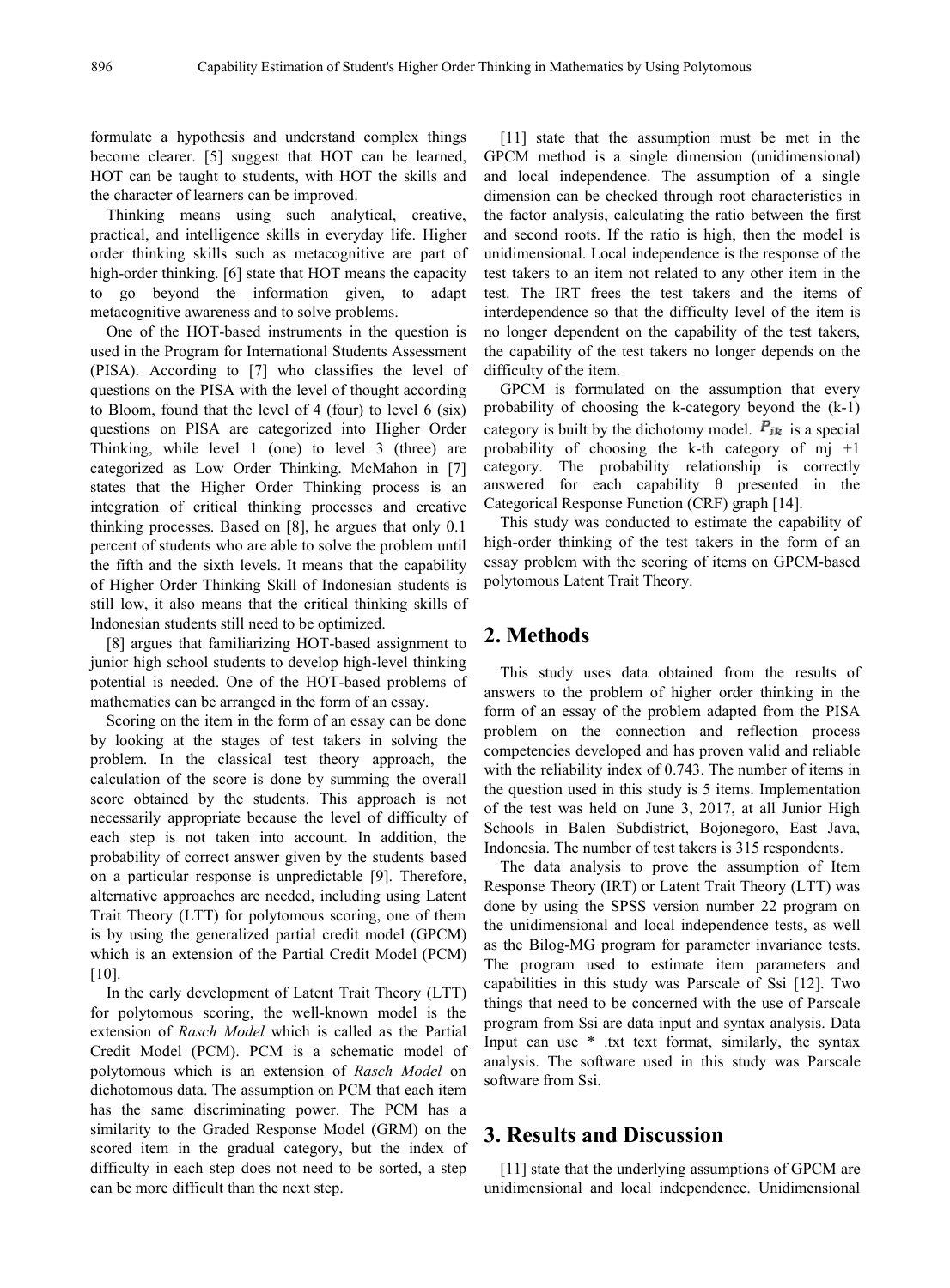Unidimensional assumptions can only be shown only if the test contains a dominant component that measures the subject's capability. Unidimensional assumptions can be proven by using factor analysis, to look at the eigen values in the variance matrix of inter-item covariance.

The analysis of sample adequacy with SPSS version number 22 shows the value of chi-square on Bartlet test is 1360.219 with the degree of freedom is 28 and p-value are less than 0.01. The results show that the sample size of 315 used in this study meets the prevailing norms and is also corroborated with the Kaiser-Meyer-Olkin measure of sampling adequacy (KMO) of 0.947 which is greater than 0.5. The full results are presented in Table 1.

| <b>Table 1.</b> KMO and Bartlett's Test |
|-----------------------------------------|
|-----------------------------------------|

| Kaiser-Meyer-Olkin Measure of Sampling Adequacy. |                    | .947     |
|--------------------------------------------------|--------------------|----------|
|                                                  | Approx. Chi-Square | 1360.219 |
| Bartlett's Test of Sphericity                    | Df                 | 28       |
|                                                  | Sig.               | .000     |

Unidimensional assumptions can be determined based on the scree plot or can be determined by looking at a 20% variance percentage or greater by 5 or 4 [20]. Based on data analysis with SPSS version number 22 program obtained the following results.

|                |       |                     | $\frac{1}{2}$ |                                     |                                   |              |  |  |  |
|----------------|-------|---------------------|---------------|-------------------------------------|-----------------------------------|--------------|--|--|--|
| factor         |       | Initial Eigenvalues |               | Extraction Sums of Squared Loadings |                                   |              |  |  |  |
|                | Total | % of Variance       | Cumulative %  | Total                               | % of Variance<br>56.942<br>56.942 | Cumulative % |  |  |  |
|                | 4.979 | 62.234              | 62.234        | 4.555                               |                                   |              |  |  |  |
| $\overline{2}$ | .547  | 6.843               | 69.077        |                                     |                                   |              |  |  |  |
| 3              | .527  | 6.586               | 75.663        |                                     |                                   |              |  |  |  |
| 4              | .440  | 5.503               | 81.166        |                                     |                                   |              |  |  |  |
| 5              | .419  | 5.244               | 86.410        |                                     |                                   |              |  |  |  |
| 6              | .394  | 4.922               | 91.332        |                                     |                                   |              |  |  |  |
|                | .366  | 4.574               | 95.906        |                                     |                                   |              |  |  |  |
| 8              | .328  | 4.094               | 100.000       |                                     |                                   |              |  |  |  |

**Table 2.** Total Variance Explained

Extraction Method: Principal Axis Factoring.

While the scree plot results of data analysis of student responses to mathematics higher order thinking with generalized partial credit model using SPSS version number 22 is as follows.



**Figure 1**. Plot of Exploratory Factor Analysis Result

Based on Table 2 and the scree plot shown in Figure 1 it can be concluded that the Eigen values and variance components of factor analysis by using SPSS version number 22 from the student response data to the mathematics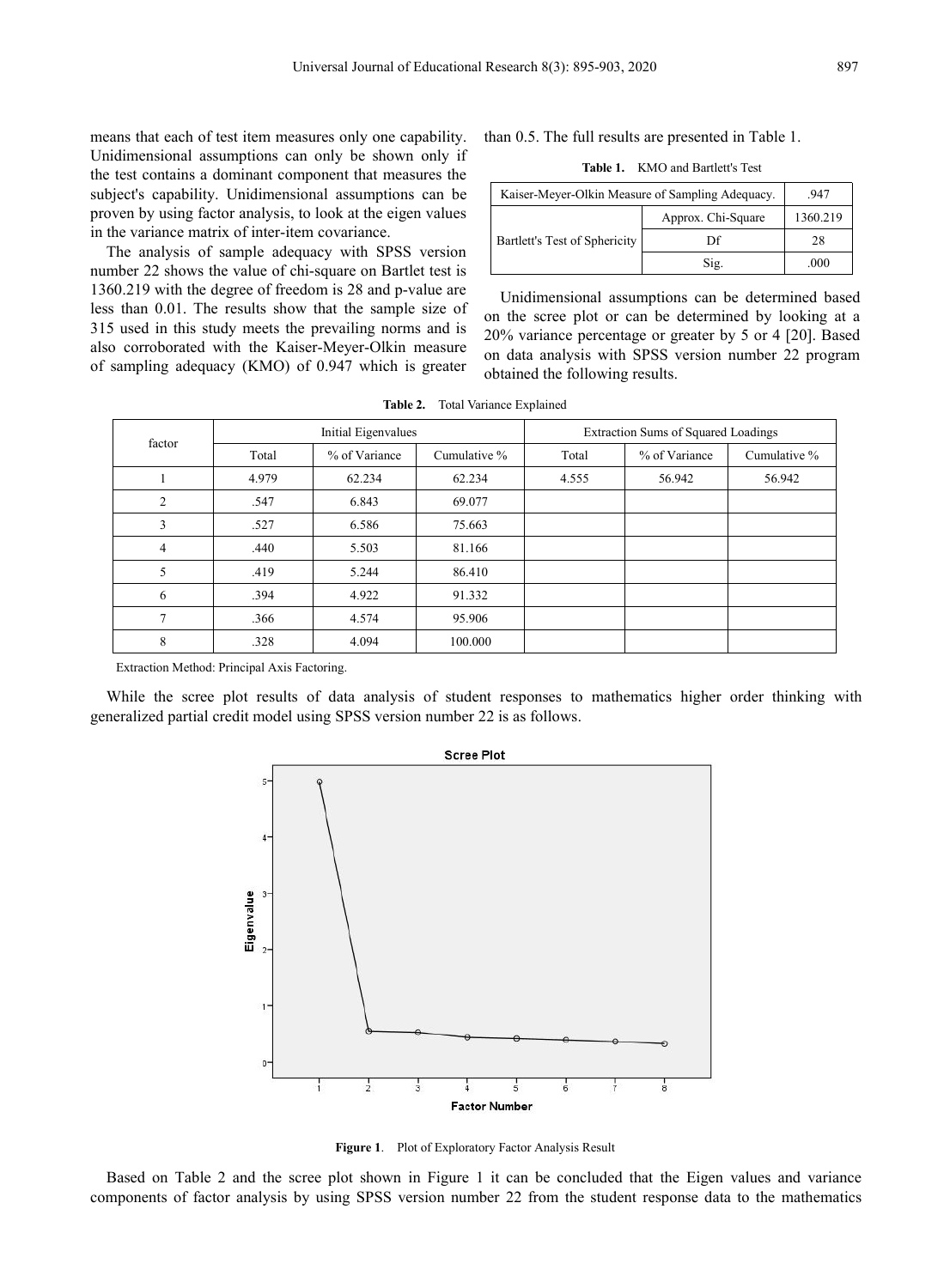higher order thinking with the generalized partial credit model contain 1 dominant factor, So the unidimensional assumption is met.

The assumption of local independence is divided into two: local independence of the test takers' responses and local independence on the test items (James J. Allen & Yen, 1989: 241). The local independence of the test takers' responses means that the test takers' correctness or wrong answerto an item is not affected by the correctness or wrong of the other test takers in answering the item. While local independence to the items means that correctness or wrong of the test takers answered an item is not affected by the correctness or wrong of the test takers in answering another item. Local independence is a condition where if the factors affecting achievement are constant, then the response of the subject to any pair of items will be statistically independent of each other. This local independence assumption will be fulfilled if the participant's response to an item does not affect the participant's response to another item. This assumption can be proven because the unidimensionality of the participant's response data to a test is met. The test to fulfill the assumption of local independence can be done by proving that the chances of the answer pattern of each test participant are equal to the result of the chance of the test takers' answer on each item.

The two underlying assumptions of GPCM, i.e. unidimensional and local independence are met, so it can be analyzed by Parscale program to estimate the capability of test takers. The results of data analysis of higher order thinking of mathematics by using generalized partial credit model based polytomous latent trait theory with the help of parscale program from Ssi are as follows.

```
>COMMENTS
```

```
DFNAME='zaynn.TXT', SAVE;
>FILES
         PARM='zaynn. PAR', SCORE='zaynn. SCO';
>SAVE>INPUT
         NIDW=3, NTOTAL=8, NTEST=1, LENGTH=8;
(3A1, 2X, 8A1)TNAME='SCALE1', ITEM=(1(1)8), NBLOCK=2;
>TEST
>BLOCK1 BNAME='SBLOCK1', NITEMS=4, NCAT=4, SCORING=(1,2,3,4);
>BLOCK2 BNAME='SBLOCK2', NITEMS=4, NCAT=4, MODIFIED=(1,1,2,2), SCOR=(1,2);
>CALIB
         PARTIAL, LOGISTIC, NQPTS=15, CYCLE=(100,1,1,1,1), NEWTON=2,
            CRIT=0.01;
>SCORE
         MLE, SMEAN=0.0, SSD=1.0, NAME='PCR MLE', PFQ=5;
```

```
Figure 2. Syntax Analysis for GPCM with Parscale of Ssi
```
Once done running from Parscale, it was obtained the output in the form of \*.Ph1 (phase 1), \* .Ph2 (phase 2), and \*.Ph3 (phase 3). Phase 1 is the result of parameter estimation based on the classical test theory, which includes the proportion of true answer step and the polyserial correlation which is the item of discriminating power. Phase 2 is the estimation phase of the item parameters, and phase 3 is the estimation of test takers' capability. The results of each phase are shown in Figures 3, 4, and 5.

| BLOCK NO.:  | $\mathbf{1}$ |                | NAME: SBLOCK1 |      |                |      |                |
|-------------|--------------|----------------|---------------|------|----------------|------|----------------|
| <b>ITEM</b> | TOTAL        | NOT<br>PRESENT | OMIT          |      | CATEGORIES     |      |                |
|             |              |                |               | 1    | $\overline{2}$ | 3    | $\overline{4}$ |
| 0001        |              |                |               |      |                |      |                |
| FREQ.       | 315          | 0              | 01            | 67   | 98             | 92   | 58             |
| PERC.       |              | 0.0            | 0.01          | 21.3 | 31.1           | 29.2 | 18.4           |
| 0002        |              |                |               |      |                |      |                |
| FREQ.       | 315          | 0              | $\Omega$      | 65   | 83             | 111  | 56             |
| PERC. I     |              | 0.0            | 0.01          | 20.6 | 26.3           | 35.2 | 17.8           |
|             |              |                |               |      |                |      |                |
| 0003        |              |                |               |      |                |      |                |
| FREQ.       | 315          | $\circ$        | $\Omega$      | 80   | 85             | 93   | 57             |
| PERC.       |              | 0.0            | 0.01          | 25.4 | 27.0           | 29.5 | 18.1           |
|             |              |                |               |      |                |      |                |
| 0004        |              |                |               |      |                |      |                |
| FREQ.       | 315          | 0              | $\Omega$      | 57   | 102            | 101  | 55             |
| PERC.       |              | 0.0            | 0.01          | 18.1 | 32.4           | 32.1 | 17.5           |
|             |              |                |               |      |                |      |                |
| CUMMUL.     |              |                |               |      |                |      |                |
| FREQ. 1     |              |                |               | 269  | 368            | 397  | 226            |
| PERC. I     |              |                |               | 21.3 | 29.2           | 31.5 | 17.9           |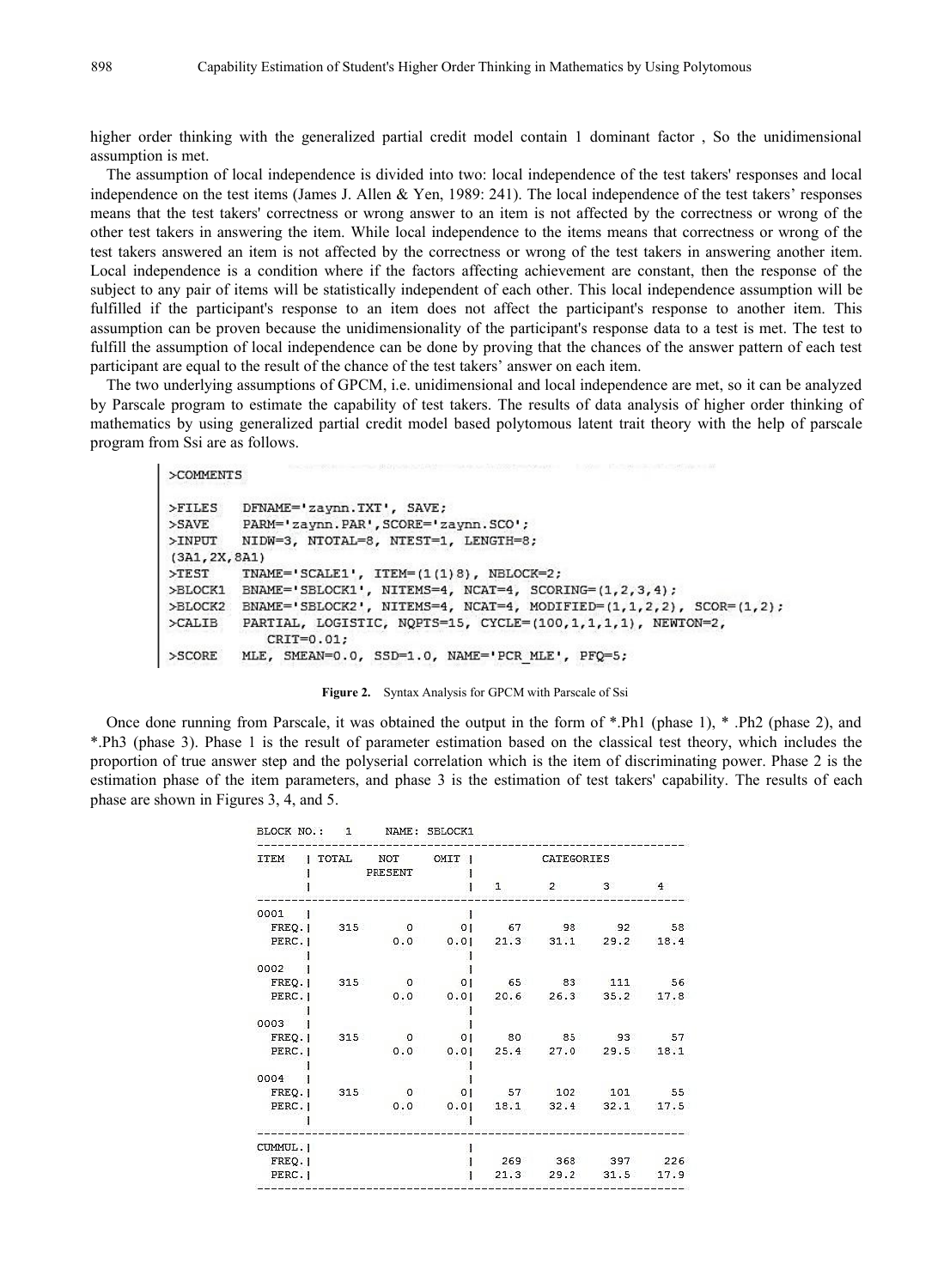| <b>ITEM</b> | TOTAL | NOT<br>PRESENT | OMIT | CATEGORIES |                |
|-------------|-------|----------------|------|------------|----------------|
|             |       |                |      | 1          | $\overline{2}$ |
| 0005        |       |                |      |            |                |
| FREQ.       | 315   | o              | 01   | 163        | 152            |
| PERC.       |       | 0.0            | 0.01 | 51.7       | 48.3           |
| 0006        |       |                |      |            |                |
| FREQ.       | 315   | 0              | 01   | 207        | 108            |
| PERC. I     |       | 0.0            | 0.01 | 65.7       | 34.3           |
| 0007        |       |                |      |            |                |
| FREQ.       | 315   | 0              | 01   | 220        | 95             |
| PERC. I     |       | 0.0            | 0.01 | 69.8       | 30.2           |
| 0008        |       |                |      |            |                |
| FREQ.       | 315   | o              | 01   | 207        | 108            |
| PERC. I     |       | 0.0            | 0.01 | 65.7       | 34.3           |
|             |       |                |      |            |                |
| CUMMUL. I   |       |                |      |            |                |
| FREQ.       |       |                |      | 797        | 463            |
| PERC.       |       |                |      | 63.3       | 36.7           |

| <b>BLOCK</b><br><b>ITEM</b> | RESPONSE<br>MEAN | TOTAL SCORE  <br>MEAN | PEARSON &<br>POLYSERIAL | INITIAL.<br><b>SLOPE</b> | INITIAL<br>LOCATION |
|-----------------------------|------------------|-----------------------|-------------------------|--------------------------|---------------------|
|                             | $S.D.*$          | $S.D.$ *              | CORRELATION             |                          |                     |
| SBLOCK1                     |                  |                       |                         |                          |                     |
| 1 0001                      | 2.448            | 15.311                | 0.805                   | 1.684                    | $-0.005$            |
|                             | $1.020*$         | $4.591*$              | 0.860                   |                          |                     |
| 2 0002                      | 2.502            | 15.311                | 0.809                   | 1.728                    | $-0.006$            |
|                             | $1.009*$         | $4.591*$              | 0.866                   |                          |                     |
| 3 0003                      | 2.403            | 15.311                | 0.837                   | 2.043                    | 0.045               |
|                             | $1.054*$         | $4.591*$              | 0.898                   |                          |                     |
| 4 0004                      | 2.489            | 15.311                | 0.832                   | 1.925                    | $-0.016$            |
|                             | $0.980*$         | $4.591*$              | 0.887                   |                          |                     |
| CATEGORY                    | SCORING          | MEAN                  | S.D.                    | PARAMETER                |                     |
| $\mathbf{1}$                | 1,000            | 10.089                | 2.140                   |                          |                     |
| $\overline{2}$              | 2.000            | 13.454                | 2.791                   | 0.852                    |                     |
| 3                           | 3.000            | 17.219                | 2.907                   | 0.037                    |                     |
| 4                           | 4.000            | 21.199                | 2.323                   | $-0.889$                 |                     |
| SBLOCK2                     |                  |                       |                         |                          |                     |
| 5 0005                      | 1.483            | 15.311                | 0.747                   | 2.667                    | $-0.188$            |
|                             | $0.500*$         | $4.591*$              | 0.936                   |                          |                     |
| 6 0006                      | 1.343            | 15.311                | 0.639                   | 1.458                    | 0.073               |
|                             | $0.475*$         | $4.591*$              | 0.825                   |                          |                     |
| 7 0007                      | 1.302            | 15.311                | 0.585                   | 1.209                    | 0.225               |
|                             | $0.459*$         | $4.591*$              | 0.771                   |                          |                     |
| 8 0008                      | 1.343            | 15.311                | 0.655                   | 1.583                    | 0.051               |
|                             | $0.475*$         | $4.591*$              | 0.845                   |                          |                     |
| CATEGORY                    | SCORING          | MEAN                  | S.D.                    | PARAMETER                |                     |
| $\mathbf{1}$                | 1.000            | 13.033                | 3.601                   |                          |                     |
| $\overline{2}$              | 2.000            | 19.233                | 3.275                   | 0.000                    |                     |

BLOCK NO.: 2 NAME: SBLOCK2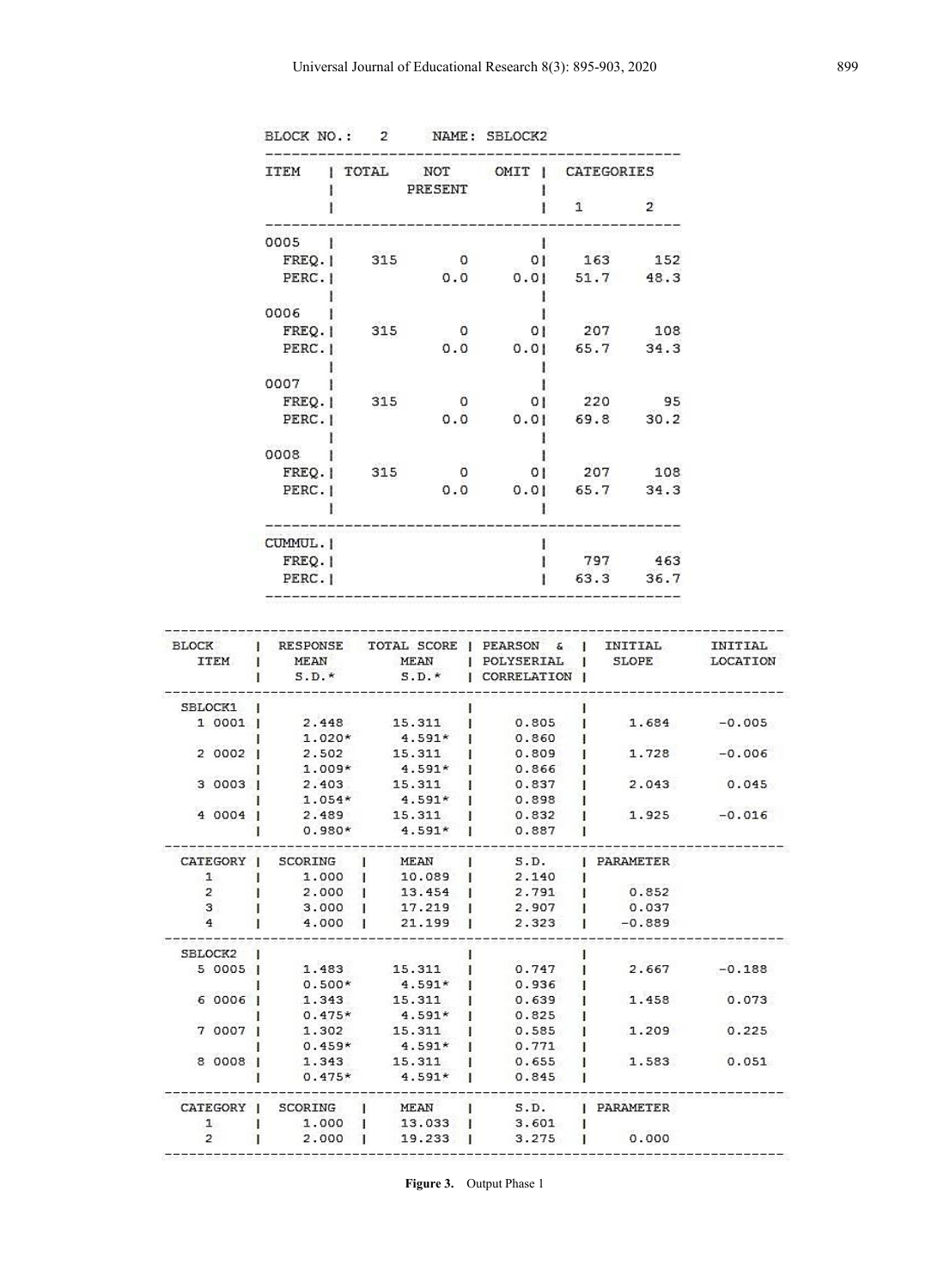Based on Figure 1 it can be concluded that each item has a category percentage of more than 5%, so there is no need to merge categories that have less than 5% presentation with another category which has presentation category more than 5%. Based on Figure 3, it is revealed the result of parameter estimation based on classical test theory and polyserial correlation which is the item of discriminating power.

**ITEM BLOCK** 1 SBLOCK1

|                   |                | SCORING FUNCTION     | 1.000           | 2.000                       | 3.000   | 4.000                                         |           |
|-------------------|----------------|----------------------|-----------------|-----------------------------|---------|-----------------------------------------------|-----------|
|                   | STEP PARAMTER  |                      | 0.000           | 0.929                       | 0.069   | $-0.998$                                      |           |
| S.E.              |                |                      | 0.000           | 0.049                       | 0.043   | 0.051                                         |           |
|                   |                | ITEM BLOCK 2 SBLOCK2 |                 |                             |         |                                               |           |
|                   |                | SCORING FUNCTION     | 1.000           | 2.000                       |         |                                               |           |
|                   | STEP PARAMTER  |                      | 0.000           | 0.000                       |         |                                               |           |
| S.E.              |                |                      | 0.000           | 0.000                       |         |                                               |           |
| ITEM  BLOCK       |                | <b>SLOPE</b>         |                 | S.E. ILOCATION   S.E.       |         | GUESSING 1                                    | S.E.      |
| 0001              | $1 \mid$       | $0.975$              | 0.118           | 0.073                       | $0.077$ | $0.000$                                       | $0.000$   |
| 0002              | $1 \cdot$      |                      |                 |                             |         | 1.073   0.122   0.001   0.076   0.000         | $0.000$ 1 |
| 0003 <sub>1</sub> | $1 \cup$       |                      |                 |                             |         | 1.091   0.139   0.129   0.072   0.000   0.000 | - 1       |
| 0004              | $1 \cdot$      | $1.324$              | $0.191$ $\pm$   | $0.017$                     | 0.073   | 0.0001                                        | $0.000$   |
| 0005              | 2 <sub>1</sub> | 1.963.               | $0.292 \quad  $ | $0.044$                     | $0.081$ | 0.0001                                        | $0.000$   |
| 0006              | $\overline{2}$ |                      |                 |                             |         | 1.220   0.168   0.519   0.099   0.000   0.000 |           |
| 0007              | $\overline{2}$ | $0.988$              |                 | $0.151$   $0.733$   $0.118$ |         | 0.0001                                        | 0.0001    |
| 0008              | $\overline{2}$ | $1.290$              |                 | $0.193$ $0.507$             | $0.095$ | $0.000$                                       | $0.000$   |
|                   |                |                      |                 |                             |         |                                               |           |

SUMMARY STATISTICS OF PARAMETER ESTIMATES

| <b>JPARAMETER</b> | MEAN   | STN DEV |    |
|-------------------|--------|---------|----|
|                   |        |         |    |
| <b>SLOPE</b>      | 1.241  | 0.3201  | 81 |
| [LOG (SLOPE) ]    | 0.1911 | 0.2261  | 81 |
| <b>ITHRESHOLD</b> | 0.2531 | 0.2871  | 81 |
| <b>IGUESSING</b>  | 0.0001 | 0.0001  | 01 |
|                   |        |         |    |

#### **Figure 4.** Output Phase 2

SUBJECT IDENTIFICATION **SCORE NAME** GROUP

**WEIGHT/FREQUENCY** WEIGHT MEAN CATEGORY ATTEMPTS ABILITY

 $S.E.$ 

| PCR MLE |  | 1.00 | 1.38     | 1.00 | $-0.9266$ | 0.3180 |
|---------|--|------|----------|------|-----------|--------|
|         |  | 3    | GROUP 01 | 1.00 |           |        |
| PCR MLE |  | 1.00 | 1.50     | 1.00 | $-0.7762$ | 0.3009 |
|         |  | 4    | GROUP 01 | 1.00 |           |        |
| PCR MLE |  | 1.00 | 1.50     | 1.00 | $-0.6784$ | 0.2909 |

**Figure 5.** Parameter Estimation Output (\* .PAR)

Capability estimation results are presented at the interval scale  $(-4, +4)$ . In order to be used for better interpretation, it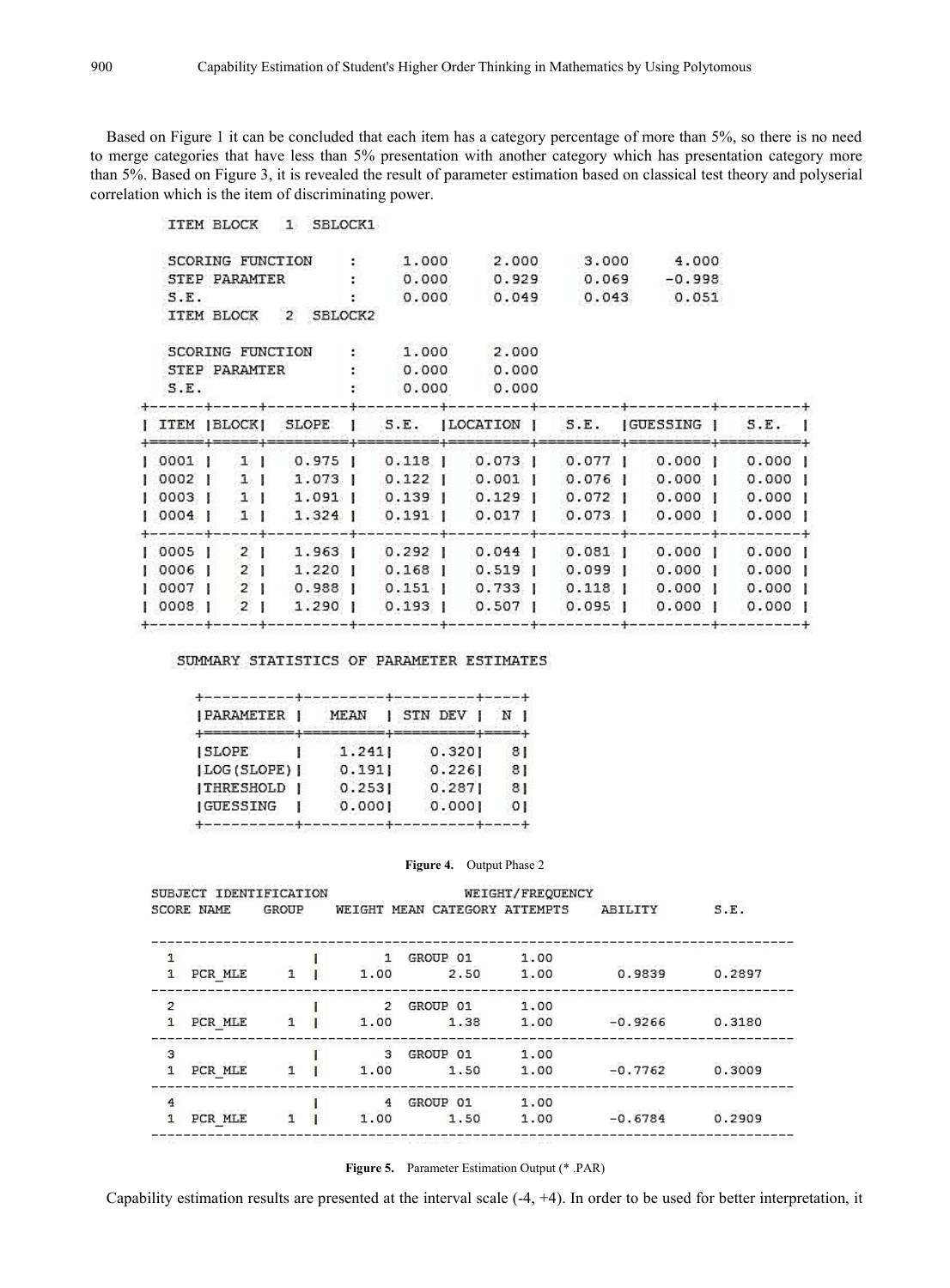is necessary to do with linear transformation with the equation  $x = 12{,}50 + 50$ , for x is a capability estimation in the range  $[0,100]$ . The result of capability estimation in the range  $[0,100]$ , so that it was obtained the minimum capability estimation 49,36 and maximum 100.

| Format       |         |                                                                 |                    |                       |                                         |                                         |
|--------------|---------|-----------------------------------------------------------------|--------------------|-----------------------|-----------------------------------------|-----------------------------------------|
| EXAMPL03.PSL |         |                                                                 |                    |                       |                                         |                                         |
| 2<br>8       | 7<br>0  | 1                                                               |                    |                       |                                         |                                         |
|              |         |                                                                 |                    |                       |                                         |                                         |
| 40001        | 0.97546 | 0.11775                                                         | 0.07279            | 0.07713               | 0.00000                                 | 0.00000                                 |
| 40002        | 1.07323 | 0.12238                                                         | 0.00136            | 0.07598               | 0.00000                                 | 0.00000                                 |
| 40003        | 1.09093 | 0.13875                                                         | 0.12855            | 0.07228               | 0.00000                                 | 0.00000                                 |
| 40004        | 1.32354 | 0.19062                                                         | 0.01734            | 0.07348               | 0.00000                                 | 0.00000                                 |
|              |         |                                                                 |                    |                       |                                         |                                         |
|              |         |                                                                 |                    |                       |                                         |                                         |
| 20005        | 1.96309 | 0.29229                                                         | 0.04407            | 0.08072               | 0.00000                                 | 0.00000                                 |
| 20006        | 1.22017 | 0.16794                                                         | 0.51852            | 0.09862               | 0.00000                                 | 0.00000                                 |
| 20007        | 0.98814 | 0.15087                                                         | 0.73282            | 0.11798               | 0.00000                                 | 0.00000                                 |
| 20008        | 1.29040 | 0.19251                                                         | 0.50726            | 0.09482               | 0.00000                                 | 0.00000                                 |
|              |         |                                                                 |                    |                       |                                         |                                         |
|              |         |                                                                 |                    |                       |                                         |                                         |
|              | View    | Help<br>GENERALIZED<br>0.92908<br>0.04891<br>0.00000<br>0.00000 | 0.06919<br>0.04305 | $-0.99827$<br>0.05071 | - ARTIFICIAL EXAMPLE (MONTE CARLO DATA) | PARTIAL CREDIT MODEL - EAP SCALE SCORES |

#### **Figure 6.** Output Phase 3

The result of the average score with the capability can be shown in the following plot.

**Gaussian Fit to Ability Scores for Group: 1** 



**Figure 7.** The plot of mean score with capability

Based on Figure 7 it can be concluded that the average score with the capability to solve the problem of high-order thinking of mathematics forms a normal curve. Respondents who have average capabilities are more than those with low and high capability.

The results of the study show the tendency of students' high order thinking skills. High order thinking skills spread to form normal curves. Analytical skills are related

to the ability to identify the main ideas of problems, analyze arguments, and compare and contrast the previous knowledge.

Students who have an average score can identify the main idea by stating what is known and asked on the question, concisely, and precisely for all questions. Next, the student gives a theoretical reason in each step of the work up to the final answer correctly for several questions.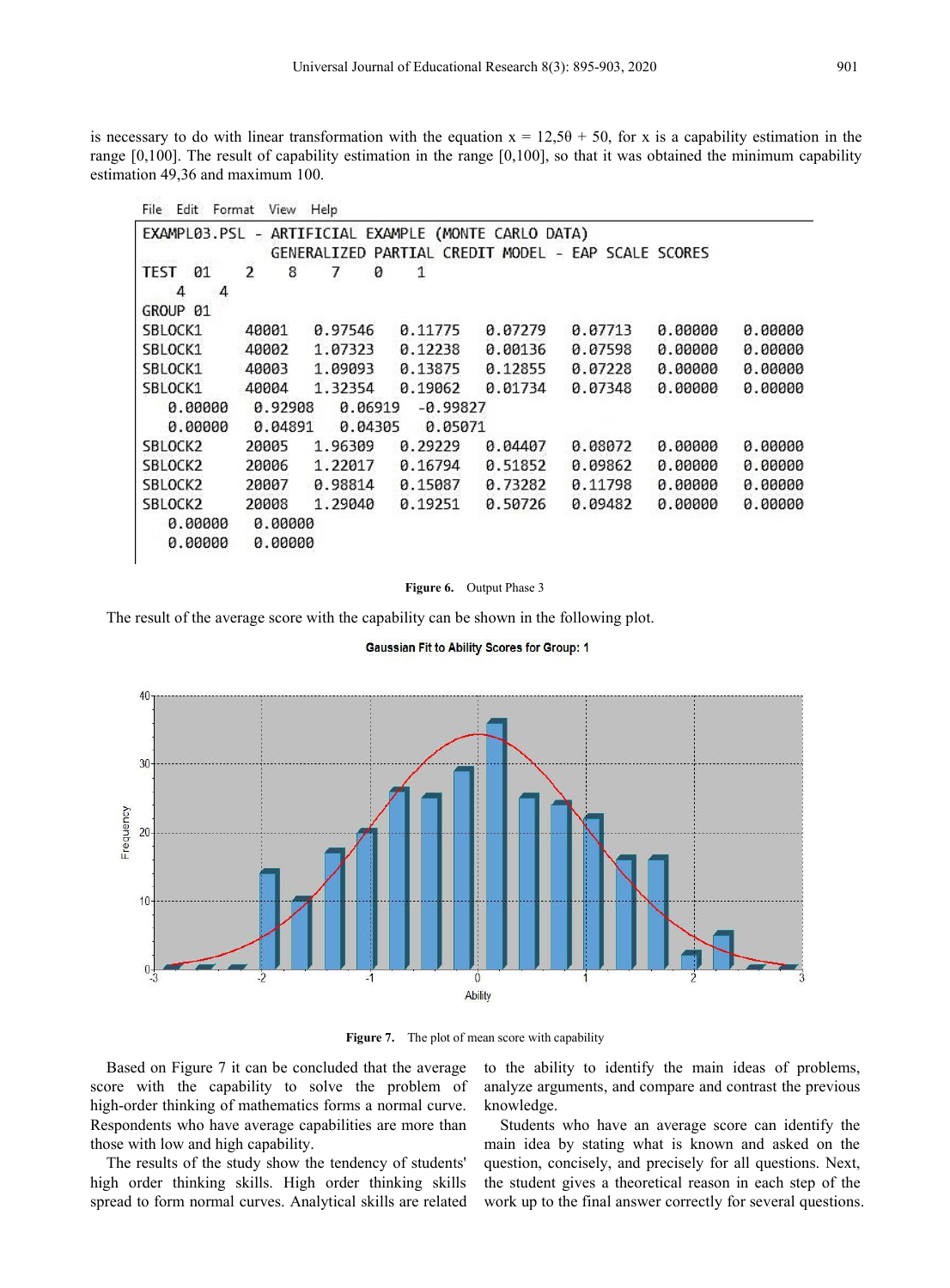The student is also able to provide similarities, differences, and uses of things that are known to answer the questions correctly for some questions.

The ability of evaluation is related to the ability to provide an assessment of the solutions and methods used in answering questions and criticize arguments. Students who have an average score can provide an assessment of the solutions and methods used in answering questions correctly for several questions. The student is confident in the answers and the methods used in answering some questions. It is based on logical and theoretical answers and the methods used. Next, the student can criticize the argument appropriately for several questions. Students do a double check starting from what is known to the conclusion of the answer by paying attention to the theoretical aspects of the work steps correctly for several questions.

Creative ability relates to the ability to design ways of solving problems and making new steps. Students who have an average score can design ways of solving problems to answer several questions correctly. Students have to design a method by considering preliminary analysis on things that are known and asked on the questions so that the correct way to answer the question is obtained. Furthermore, the student can make new steps by combining the steps of the previous work logically and theoretically for several questions.

Logical and reasoning abilities include the content of answers, reasoning, and evidence, as well as clarity of language style. Students who have an average score have complete, systematic, and theoretical steps for answers to several questions. Next, the student gives the reason for the work logically and writes the answers clearly and effectively.

In this study, it can be seen the relationship between the  $\begin{bmatrix} 6 \end{bmatrix}$  C. Mcloughli ability of creation with the ability of analysis and work-related skills evaluation. Creative ability will not be able to stand alone, in the sense of creative ability is influenced by the ability of analysis and evaluation. Students who have an average score on the aspects of analysis and evaluation, resulting in a moderate level of creativity as well. This also applies to students whose analysis and evaluation skills are below average; they tend to have below average creative abilities as well. The results of the above research are relevant to the result of [21], which states that the students can create something if they have been able to do an analysis and evaluation first.

## **4. Conclusions**

The scoring on a mathematics higher order thinking skills test is done with polytomous with the Generalized Partial Credit Model (GPCM). Capability estimation can be done with the help of Parscale of SSi. Capability estimation was presented in Phase 3 on a scale (-4, +4) which then can be transformed further with a linear

transformation to the equation  $x = 12.5\theta + 50$ , x is the estimation of the capability in the range [0,100]. The result of capability estimation was in the range [0,100] so that it was obtained the minimum capability estimation 49.36 and maximum 100.

Based on the results of this study, deepening of the capability estimation can be done by using simulation data between using the correct answer score and using GPCM.

The suggestions for further researchers is that this research can be used as input for conducting similar research both in developing instruments to improve students' high order thinking skills, as well as analyzing the factors that affect these abilities. Besides, to be more valid in measuring students' high order thinking skills, high order thinking skills validity and reliability tests should be carried out

# **REFERENCES**

- [1] D. R, How to use problem-based learning in the classroom. Alexandria: ASCD, 1997.
- [2] C. Rose and M. J. Nicholl, Accelerated learning for the 21st century. Bandung: Nuansa, 2000.
- [3] J. P. Robinson, "What are employability skills?," Work., vol. 1, no. 3, pp. 27–38, 2000.
- [4] F. M. Newman and G. G. Wehlage, "Five standards of authentic instruction," J. Dep. Superv. Curric. Dev., vol. 50, no. 7, 2011.
- [5] A. Thomas and G. Thorne, "Higher level thinking-it's HOT!," the center for development and learning, 2009. .
- [6] C. Mcloughlin, "An e-learning solution to creating competencies for the knowledge-based economy and competencies for the knowledge-based economy," in Proceedings of the Apple University Consortium Conference, 2011, vol. 20, no. 2, pp. 14–19.
- [7] H. Setiawan, "Math problems in PISA," in National Conference of Mathematics, 2014.
- [8] Stacey, The PISA of Mathematical Literacy in Indonesia. Australia: University of Melbourne, 2011.
- [9] G. N. Masters and J. P. Keeves, Advances in measurement in educational research and assesment. Amsterdam: Pergamon, 1999.
- [10] E. Muraki, "New approaches to measurement," in Advances in measurement in educational research and assessment, J. P. (Eds. Masters, G.N. dan Keeves, Ed. Amsterdam: Pergamon, 1999.
- [11] H. Hambleton, R.K. Swaminathan, Item response theory. Boston, MA: Kluwer Inc, 1985.
- [12] E. Muraki and R. D. Bock, Parscale 3: IRT based test scoring and item analysis for graded items and rating scales. Chicago: Scintific Software Inc, 1997.